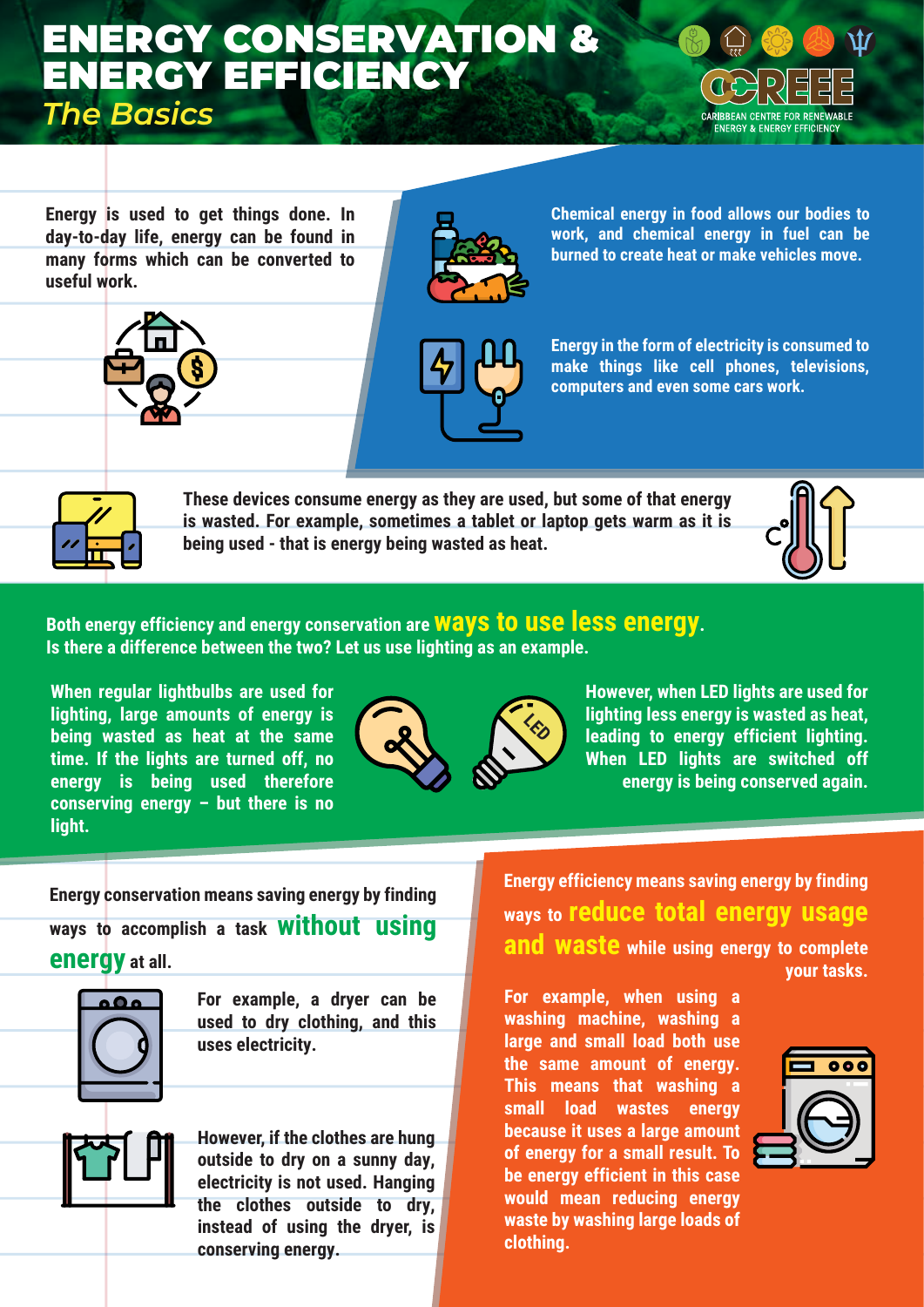**Why does conserving energy and being energy efficient matter? Are there any real benefits?** 

**Firstly, using less energy means lower** 



**utility bills and saving money!**

**By using less energy, fewer polluting chemicals are emitted and that helps to save the environment and ourselves.**



**What are some of the harmful impacts of fossil fuels?** 



**Generating energy from fossil fuels releases chemicals that pollute and harm the environment.** 

**For example, the chemicals released from burning fuels trap heat in the atmosphere, which lead to strange weather patterns - hotter days and nights, worse storms, floods, and other global problems. These long-term changes are collectively called climate change, and the world agrees that it is a very serious problem.**

**Conserving energy involves making conscious decisions every day to find ways** to save energy, then following through with action. Over time, with consistent effort, **these actions will become second nature to you. Here are some simple energy conservation actions:**

> **Unplug chargers and small appliances not in use. Consider using a power strip for multiple chargers and turning the power strip off when not needed.**



**Appliances – avoid frequent trips to the refridgerator and place snacks near the front for quick and easy access; turn off fans and lights when not needed; set air conditioner to the highest comfortable temperature and turn off when leaving the room for an extended period.**





**Electronic devices – check for built-in energy efficiency settings and use them; turn off backlighting on keyboards; put your computer to sleep during lunch breaks, set phone screens to 'time out' or turn off after some time; turn off background apps.** 

**Becoming energy efficient requires more effort upfront but has long lasting benefits. It involves taking time to investigate options. Putting this into action may look like making the decision to purchase items with technology designed to use less energy and reduce waste energy such as appliances with an energy label or LED lights. Energy labelling systems indicate how efficient an appliance is. Get familiar with the energy labelling systems in your country and use it to help guide towards making an energy efficient choice.**

**Conserving energy and being energy efficient both start with the decision to do it.** 

### There are so many ways! Can you think of anymore?